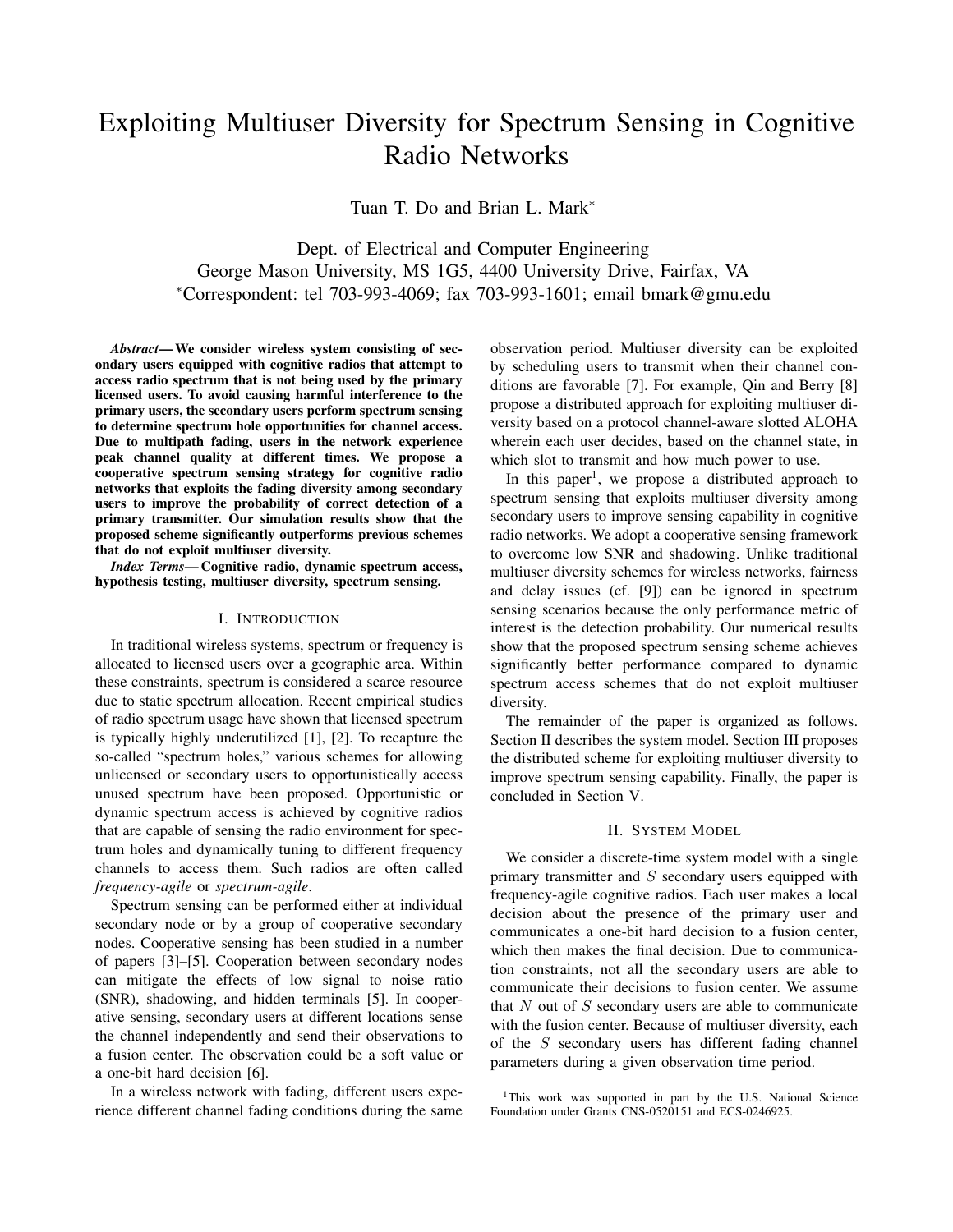We adopt a spectrum sensing model similar to that in [6]. Each secondary user uses  $M$  samples for energy detection. We define two hypotheses:  $H_1$  is the hypothesis that the primary is ON and located close to the secondary nodes and  $H_0$  is the hypothesis that the primary is OFF or far away. In other words,  $H_0$  is the hypothesis that the spectrum hole exists and the frequency channel is available for reuse by secondary users. The observed energy value at the *j*th user is given by

$$
Y_j = \begin{cases} \sum_{i=1}^{M} n_{ji}^2, & \text{under } H_0, \\ \sum_{i=1}^{M} (s_{ji} + n_{ji})^2, & \text{under } H_1, \end{cases}
$$
 (1)

where  $n_{ii}$  is the white noise signal in the *i*th sample of the jth user and  $s_{ji}$  denotes the received primary signal at each secondary user,  $1 \leq j \leq N$ ,  $1 \leq i \leq M$ . The noise samples  $n_{ji}$  are assumed to be independently and identically distributed (i.i.d.) Gaussian random variables with zero mean and unit variance.

The instantaneous SNR of the *j*th secondary user is defined as

$$
\gamma_j \triangleq \frac{1}{M} \sum_{i=1}^M s_{ji}^2.
$$

Following [6], we assume that the total energy of the transmitted primary signal is constant within each observation blocks. Thus, the  $\gamma_j$ 's represent the power of the instantaneous channel gain and can be modeled by a Rayleigh or Nakagami distribution [10] and are i.i.d. over different secondary users  $j$  and observation block. Within a given observation block, multiuser diversity exists because of the differences in  $\gamma_i$  across users.

If the primary user is absent or in the OFF state,  $Y_j$ can be modeled as a central chi-square random variable with  $M$  degree of freedom. Otherwise, if the primary user is in the ON state,  $Y_i$  follows a non-central chisquare distribution with  $M$  degrees of freedom and a noncentrality parameter  $\lambda_j = M \gamma_j$  [6]: A weighted sum of  $Y_j$ 's is computed at the fusion center as follows:

$$
Y = \sum_{j=1}^{N} \omega_j Y_j,
$$
 (2)

where  $\omega_i$  is the weight associated with the *j*th observation. For large  $M$ , the distribution of  $Y$  can be approximated by a Gaussian distribution as follows:

$$
H_0: Y \sim \mathcal{N}\left(M\sum_{j=1}^N \omega_j, 2M\sum_{j=1}^N \omega_j^2\right),
$$
  

$$
H_1: Y \sim \mathcal{N}\left(M\sum_{j=1}^N (1+\mu_j), 2M\sum_{j=1}^N \omega_j^2 (1+\mu_j)\right).
$$
  
(3)

The fusion center chooses hypothesis  $H_1$  if  $Y > \tau_f$  and  $H_0$  otherwise, where  $\tau_f$  is the decision threshold at the fusion center. The performance metrics of interest are the false alarm probability  $P_F$  and the detection probability  $P_D$ :

$$
P_F \triangleq \Pr\{Y > \tau_f | H_0\}, \quad P_D \triangleq \Pr\{Y > \tau_f | H_1\}.
$$

For a given false alarm probability, the objective is to maximize the probability of (correct) detection. The performance of different sensing schemes can be evaluated by comparing the values of  $P_D$  at a given  $P_F$  value.

## III. MULTIUSER DIVERSITY SPECTRUM SENSING

In this section, we develop a multiuser diversity spectrum sensing scheme for cognitive radio networks. We assume that there are  $S$  secondary nodes equipped with identical energy detectors and the shadow fading noise processes between secondary nodes are i.i.d. For simplicity, we also assume a perfect MAC (Medium Access Control) protocol that coordinates transmissions between the secondary nodes and the fusion center on a dedicated control channel.

## *A. Soft combination*

Let  $\tau_l$  and  $\tau_u$  be predefined lower and upper thresholds, respectively, where  $\tau_l < \tau_u$ . In the proposed scheme, a node  $j$  ( $j = 1, \ldots, S$ ) with received energy level satisfying

$$
Y_j > \tau_u \quad \text{or} \quad Y_j < \tau_l \tag{4}
$$

sends its observation to the fusion center. As stated earlier, we assume that communication capacity of the channel between the secondary nodes and the fusion center is limited such that only  $N$  out of  $S$  nodes can communicate with the fusion center. If the number of nodes with received energy level satisfying (4) is  $N < N$ , then  $N - N$  nodes are randomly chosen to communicate theirs observations to the fusion center. This guarantees that the total number of observation sent to fusion center is always equal to N.

To understand the benefit of exploiting multiuser diversity, we consider a simple soft information equal gain combining (EGC) strategy at the fusion center, i.e., the weights  $\omega_i$  are set equal to one in (2). For  $S \gg N$ , the thresholds  $\tau_l$  and  $\tau_u$  can be chosen such that

$$
\Pr(Y_j < \tau_l | H_1) \approx 0, \ \Pr(Y_j > \tau_u | H_0) \approx 0, \ j = 1, \dots S.
$$

Suppose that  $\tilde{N} > 0$  nodes satisfy (4) and denote their received energy levels by  $\tilde{Y}_j$ ,  $j = 1, \ldots \tilde{N}$ . Under hypothesis  $H<sub>1</sub>$ , the following inequality holds almost surely (a.s.):

$$
\sum_{j=1}^{\tilde{N}} \tilde{Y}_j \ge \sum_{j=1}^{\tilde{N}} Y_j,
$$

where  ${Y_j}_{j=1}^N$  a set of observations from a randomly selected subset of  $N$  out of the  $S$  nodes. Hence,

$$
\tilde{Y} = \sum_{j=1}^{\tilde{N}} \tilde{Y}_j + \sum_{j=\tilde{N}+1}^{N} Y_j \ge Y = \sum_{j=1}^{N} Y_j, \text{ a.s.}
$$
 (5)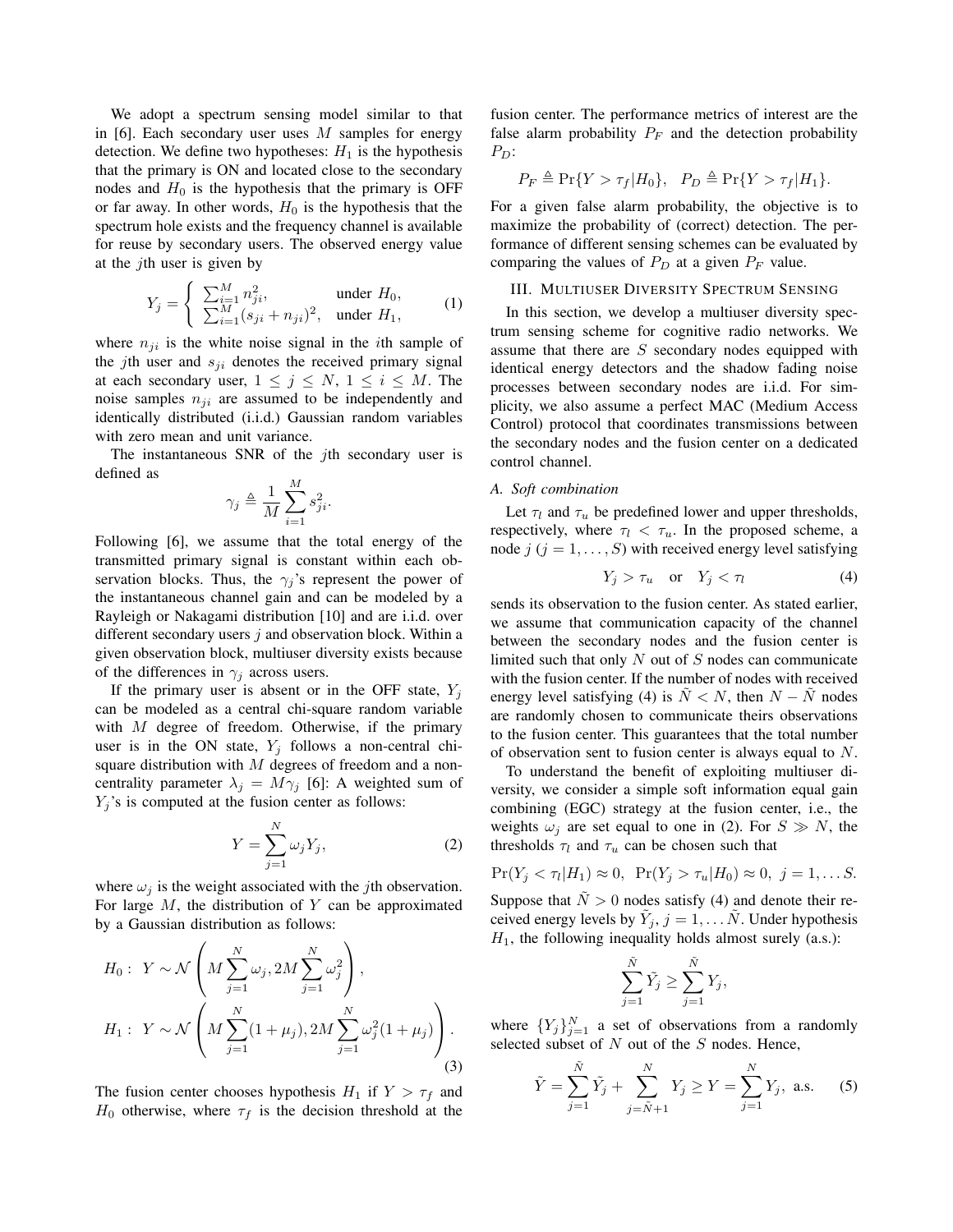Thus,

$$
P_{\text{mud}} \triangleq \Pr{\{\tilde{Y} > \tau_f\}} \ge \Pr{\{Y > \tau_f\}} \triangleq P_c \tag{6}
$$

where  $P_{\text{mud}}$  and  $P_c$  denote the detection probability of the multiuser diversity spectrum sensing scheme and a conventional scheme, respectively. Therefore, multiuser diversity spectrum sensing results in a superior detection probability compared to conventional spectrum sensing. A similar approach can be applied for hypothesis  $H_0$ . In this case, the false alarm probability of the multiuser diversity spectrum sensing scheme can be shown to be smaller than that of a conventional scheme.

The optimal weights for soft combination are derived in [6] as  $\omega_j = \frac{\gamma_j}{\sqrt{\sum_{k=1}^N \gamma_k^2}}, j = 1, \ldots, N$ , where  $\gamma_j$  is the instantaneous  $\overline{SNR}$ , and the soft combination rule is given by (2). Since the optimal weights are similar to those for *maximal ratio combining* (MRC), we refer to this approach as the MRC scheme. In this case, the fusion center compares the obtained soft combination metric Y in (2) with a predetermined threshold  $\tau_f$  and decides on hypothesis  $H_1$  if  $Y > \tau_f$  and  $H_0$  otherwise. The value of  $\tau_f$  is determined by simulation [6] such that the probability of interference is smaller than or equal to a threshold on the probability of false alarm,  $P_F$ .

#### *B. Hard combination*

The soft combination scheme may be impractical due to the overhead of sending the observation data to the fusion center. As an alternative, a hard combination scheme could be adopted, whereby each node compares its observation  $Y_j$  with a given threshold  $\tau_n$  and sends a hard decision  $U_i \triangleq I_{\{Y_i > \tau_n\}}$  to the fusion center, where  $I_A$  denotes the indicator function on the event A. Two fusion rules that could be applied are: 1) 1 out of  $N$  (OR) rule; 2) Counting rule. In the OR rule, hypothesis  $H_1$  is selected if  $U_i = 1$ for any user  $i = 1, \ldots, N$ , while in the counting rule, for any user  $i = 1, \dots, N$ , while in the counting rule,<br>the decision is made by comparing the sum  $\sum_{i=1}^{N} U_i$  to a threshold. In both cases, the thresholds are determined by simulation (cf. [5]).

#### *C. CSMA-based MAC protocol*

We briefly describe a MAC protocol for coordinating communications between the secondary nodes and the fusion center over a dedicated control channel. The proposed MAC protocol adopts the exponential backoff scheme in the IEEE 802.11 standard with a modification to exploit multiuser diversity. Each user  $j$  generates a backoff time that is chosen at random in the range  $(0, w<sub>i</sub> - 1)$ , where  $w_i$  is the contention window size. At the first transmission attempt or after a successful transmission,  $w_i = CW_1$  if the observation  $Y_j$  satisfies (4); otherwise  $w_j = CW_2$ . After each failed transmission, i.e., more than one user transmits during a time slot,  $w_j$  is doubled until it reaches CW<sub>max</sub>, where CW<sub>max</sub> =  $2^m$ CW<sub>1</sub> if Y<sub>j</sub> satisfies (4); otherwise,  $CW_{\text{max}} = 2^m CW_2$ . The backoff time counter is decremented as long as the channel is sensed idle and frozen when the channel is busy. When the backoff time counter reaches zero, the user transmits its observation to the fusion center. We choose  $CW_1 \ll CW_2$  such that users for which (4) is satisfied will have access to the channel with high probability.

## IV. NUMERICAL RESULTS

In this section, we compare the performance of the proposed multiuser diversity spectrum sensing scheme with a conventional scheme that does not exploit multiuser diversity. The simulations were carried out in MATLAB and the following parameters were used:

- False alarm probability requirement  $\tau_{FA} = 0.01$ ;
- Number of samples  $M = 6$ ;
- Number of secondary nodes  $N = 4$ ;
- $CW_1 = 8$ ,  $CW_2 = 64$ ,  $m = 3$ .

In Fig. 1-3, 95% confidence intervals are omitted to maintain clarity of the performance curves.

In Fig. 1, we compare the performance of multiuser diversity spectrum sensing with conventional spectrum sensing when soft optimal combination and the OR rule are used at the fusion center. Here, the total number of users is  $S = 12$ . We reproduce the results for conventional OR rule and optimal soft combination considered in [6] and compare with the corresponding results from the multiuser diversity scheme. The thresholds  $\tau_u$  and  $\tau_l$  are chosen to satisfy

$$
P(Y < \tau_l | H_0) \approx \frac{N}{S} \text{ and } P(Y > \tau_u | H_1) \approx \frac{N}{S}.
$$
 (7)

These thresholds can be calculated using (3) for the case  $N = 1$ ,  $\omega_1 = 1$ . The threshold  $\tau_n$  is set by simulation to meet the false alarm probability requirement. Observe that the detection probability performance of the proposed scheme is much better than that of the conventional scheme especially when the SNR is relatively small. For  $S =$ 12 and  $N = 4$ , the OR rule with multiuser diversity outperforms the optimal soft combination scheme.

Fig. 2 compares the performance of the multiuser diversity scheme with conventional optimum soft combination and the OR rule with different values of  $S$  at  $SNR = 0$  dB. The thresholds  $\tau_u$  and  $\tau_l$  are similar to those used in the simulation of Fig. 1 at  $SNR = 0$  dB. When the total number of users S increases, the detection probability of multiuser diversity spectrum sensing increases. When  $S \geq 8$ , the multiuser diversity based OR rule outperforms the soft optimal combination scheme studied in [6].

Fig. 3 compares the performance of the conventional and multiuser diversity spectrum sensing schemes with the counting rule at the fusion center. All of the schemes meet the requirement of  $\tau_{FA}$  at the fusion center, but only the counting rule satisfies the  $\tau_{FA}$  requirement at both the nodes and the fusion center. The performance of the